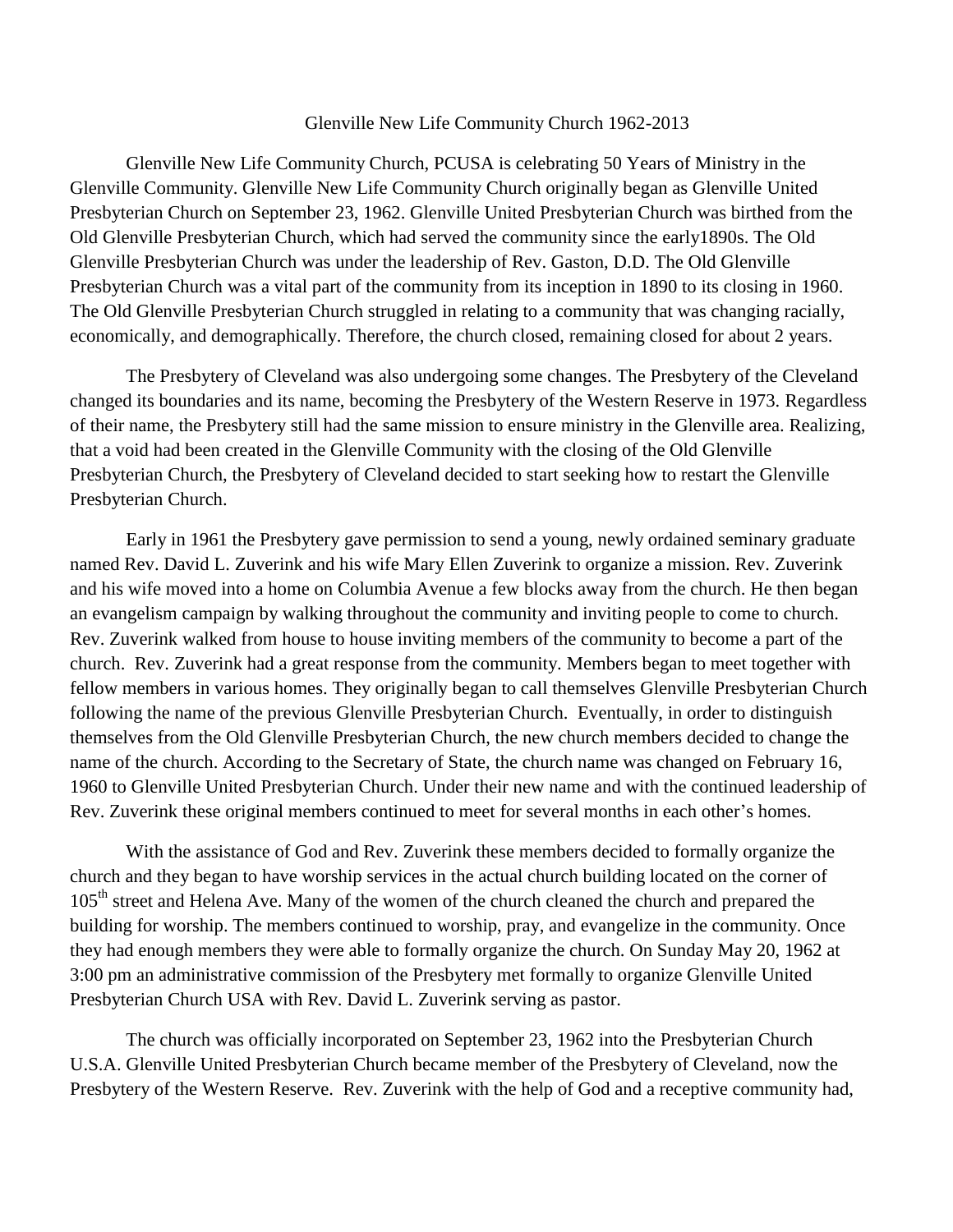in less than a year, been able to organize a full service church with 69 charter members. The membership increased to 79 by the end of that year. Fifteen elders were elected, ordained, and installed. Lillie Jackson, current charter member, was our first church secretary. Rev. R. Waite Stennett a retired minister, served as church caller and Adult Sunday School teacher from 1962 until his death on August 20, 1979. His presence, his age and his wealth of knowledge and experience made him an invaluable asset to the young pastor and the members of the church through the years.

Mr. John C. Moffett, husband of current charter member, Aileen Moffett, was elected as the first Clerk of Session and served until June 1968. Mrs. Doris Lanier was the first director of Christian Education serving until August 31, 1968. Mrs. Marsha Snulligan, a seminarian, served the church for one year beginning January 3, 1977. Mr. Hugh Thompson was the first choir director and musician from 1962- 1965.

Some of the involvements of the Glenville United Presbyterian Church in the beginning were: Bible studies, The Head Start Program, Early Concerns with school desegregation, half-day school classes, voters registration, maternal health care, rehabilitation of houses, the civil rights movement, Operation Bread Basket, St. Luke's Employee Hospital Strike, organized community center in 1968, dental clinic at church, preschool classes for developmentally delayed children, organized boys and girls scouts, and the federal food program.

Glenville United Presbyterian Church continued to be an active part of the community. Rev. Zuverink and many of the members of Glenville participated in the Civil Rights Movement. They were a part of the United Freedom Movement. "The United Freedom Movement (UFM) was established June 3, 1963 in Cleveland, Ohio. It was a coalition of more than 50 civic, fraternal, social, and civil-rights organizations." There were many individuals, pastors, and churches that participated in The United Freedom Movement. The NAACP and The CORE were major leaders of the UFM. Glenville United Presbyterian Church hosted many civil rights meetings. There were also many famous civil rights speakers like Mayor Carl Stokes and Dr. Rev. Martin Luther King Jr. who spoke from the pulpit of Glenville. The United Freedom Movement taught classes on civil disobedience. These classes were attended by Glenville's members, pastor, and staff. At one point during the civil rights movement the Dr. Rev. Martin Luther King, Jr. and his staff maintained offices from this church. Dr. King's office was located in our current computer lab on the second floor of our Christian Education Building.

After five years of Ministry Rev. Zuverink and his wife, Mary Ellen, decided to pursue ministry work on a National level. Rev. Zuverink began working for the National Presbyterian Church USA. He served in overseas mission, and eventually became the Director of Health Ministries. Rev. Zuverink served Glenville United Presbyterian Church faithfully. He never returned to pulpit ministry and Glenville remains the only church he has ever pastored.

After Rev. Zuverink left Glenville, the church had many pastors who served and assisted the church in many ways. The church continued to participate in many community events, the Civil Rights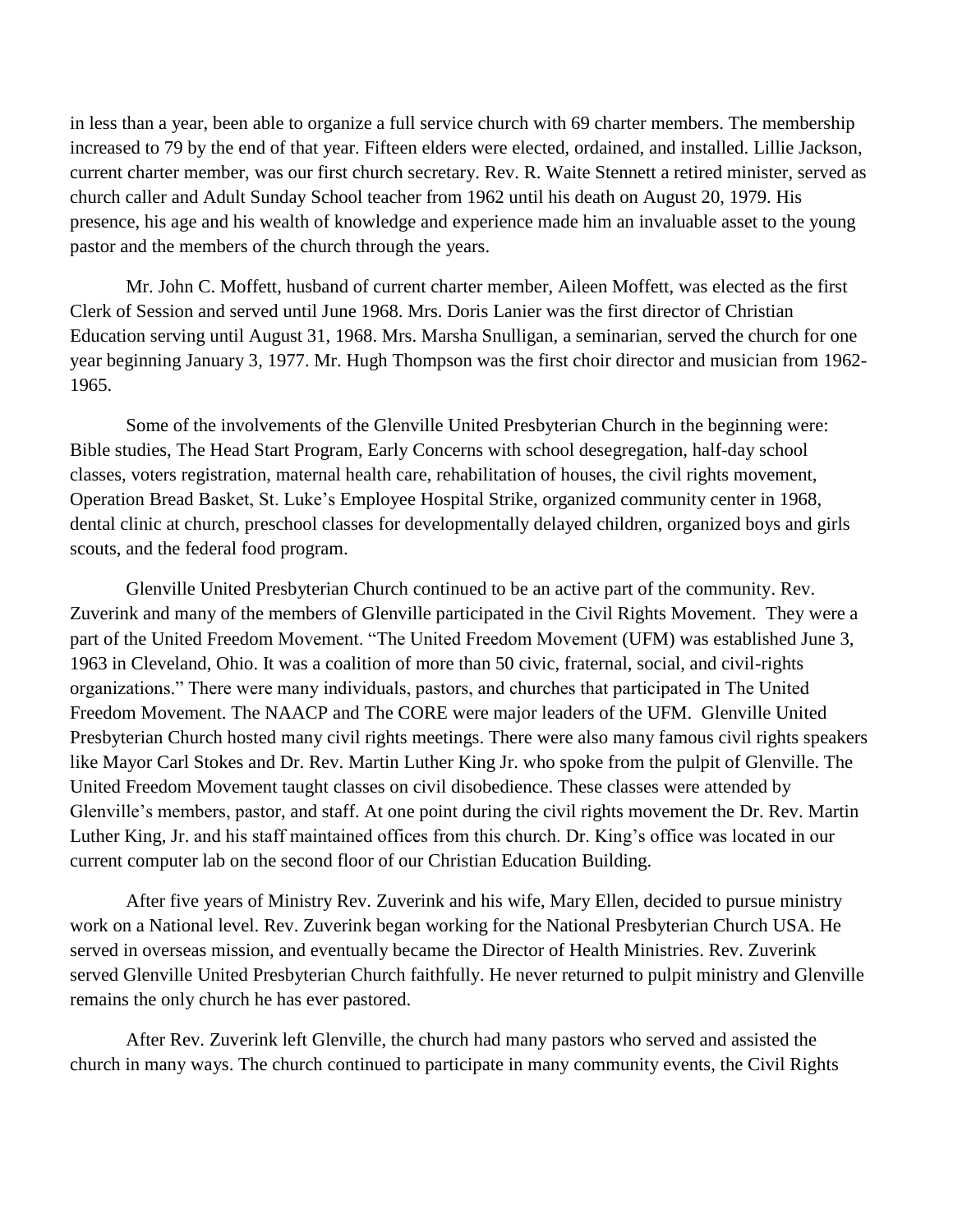Movement, voting registration, educational equality, and served as a social witness. The church also remained a beacon of light in the community as a faithful witness of Jesus Christ.

During the late 1980's Glenville United Presbyterian Church began to struggle financially and membership at an all time low. At one point the church was facing closure. The church was heavily dependent upon the Presbytery for financial support. There were many faithful members of Glenville who trusted in God for our future. A search committee was gathered to seek out the possibility of a new pastor. The committee had limited funds in seeking out a new pastor. They decided to take a chance on a couple from Boston, Massachusetts. Pastor Rick and Pastor Toby Gillespie-Mobley came to Glenville at a time when our church could barely afford one pastor, let alone two. Pastor Toby and Pastor Rick believed in God for their future and the future of Glenville and decided to take a step of faith and come to Glenville Untied Presbyterian Church. Of the 50 years of ministry here at Glenville, Pastor Rick and Pastor Toby have served for 23 years. During their time here Glenville has undergone many exiting changes.

Glenville United Presbyterian Church officially changed its name to Glenville New Life Community Church PCUSA in 1994. The congregation held a meeting on January 23, 1994 approving the change. The state of Ohio made the change effective on April 3, 1994. The announcement of the name change was made to the presbytery at its April 25, 1994 meeting but eventually, someone realized that the presbytery needed to approve the name change. So action was taken at the October 24, 1994 presbytery meeting. The name change was officially approved and notice sent to the Office of the General Assembly.

The building of Glenville has also undergone many renovations and improvements. The outside of the building was sandblasted from black to a light tan. The church has undergone two different remodeling projects. Glenville has had a red color scheme, a green color scheme and now the current purple. The parking lot has been expanded and improved twice. The ceiling has been replaced twice. The Christian Education Classrooms have been remodeled twice. We have a multimedia system which includes live internet broadcast of our worship services throughout the world. We have our own special broadcasting channel on ROKU. We are also able to view our entire worship service throughout our entire building with our special large over head screens in the sanctuary and media broadcast throughout the building. Our services have been watched by over a million viewers on the internet.

## **Some Significant Ministries Over the years**

- Name Changed to Glenville New Life Community Church
- Two worship services the 8:30 am and the 11:15 am service
- Life Sharing Bible Study Groups (Tuesday 1:00 pm, Wednesday 7:30 pm)
- Pioneers Bible Study Groups for Youth Ages 6 to 12 on Wednesdays at 7:30 pm
- Young Ladies of Faith and Men of Arms Ministry Group (began in 2011)
- Sisters in the Lord
- Men Who Excel
- Angelic Voices Choir became the Warriors of Praise Choir (First Directors Pastor Toby & Katy Glenn; Current Director Demetrius Darmond)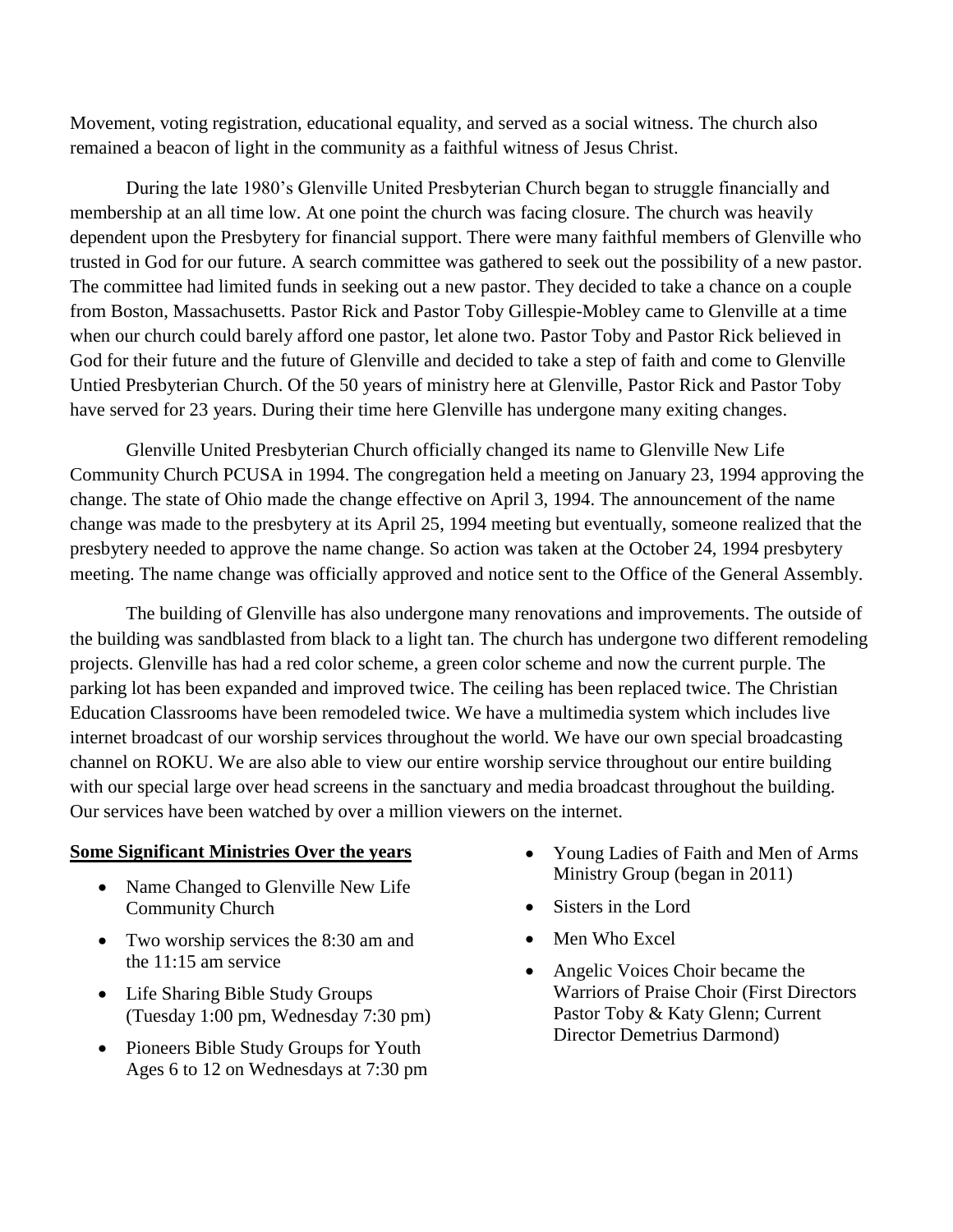- Chancel Choir and Gospel Gems become the Glenville Praise Choir (Directors Gwen Coats & Greg Cosper)
- Women's Choir (Current Director Gwen Coats & Men's Choir (Current Director Greg Cosper
- God's Chosen Generation Choir (First Director Annie Thornton; Current Directors Jeanette Williams-Daniels and Tanisha Rouse)
- Adult and Youth Liturgical Dancers
- Air Conditioned Sanctuary
- Remodeled Sanctuary (Replaced Pews with Chairs)
- Handicap Ramp
- Remodeled Fellowship Hall
- Remodeled Women' and Men's Bathroom (added more stalls)
- T.V. Broadcasts
- Website
- Birth and later closing of our Sister Church, New Life Fellowship. Many of New Life Fellowship members become members of Glenville.
- Lay Pastors
- Hired Outreach Worker, Sylvia Y. Fields
- Kellie C. Sullivan and Tony Britt graduated seminary
- Pastor Kellie hired as Evangelist at Glenville New Life Community Church
- Pastor Tony installed at New Life Fellowship Church
- Live On Line Broadcast Worship **Services**
- Partnership with Calvary Presbyterian Church PCUSA
- Continued support of the voter's registration campaign.
- Excellence In Giving Campaign (2012)
	- o Parking Lot
	- o Air Conditioned the Fellowship Hall
	- o Handicap Chair Lifts
	- o Kitchen Remodel

## **Pastors of Glenville New Life Community Church**

| Rev. James Moore (Assistant/Associate Pastor) November 16, 1975 to October 31, 1977 |  |
|-------------------------------------------------------------------------------------|--|
|                                                                                     |  |
|                                                                                     |  |
|                                                                                     |  |
| Rev. Camille Williams-Neal (Co Pastor)January 15, 1985 to February 28, 1989         |  |